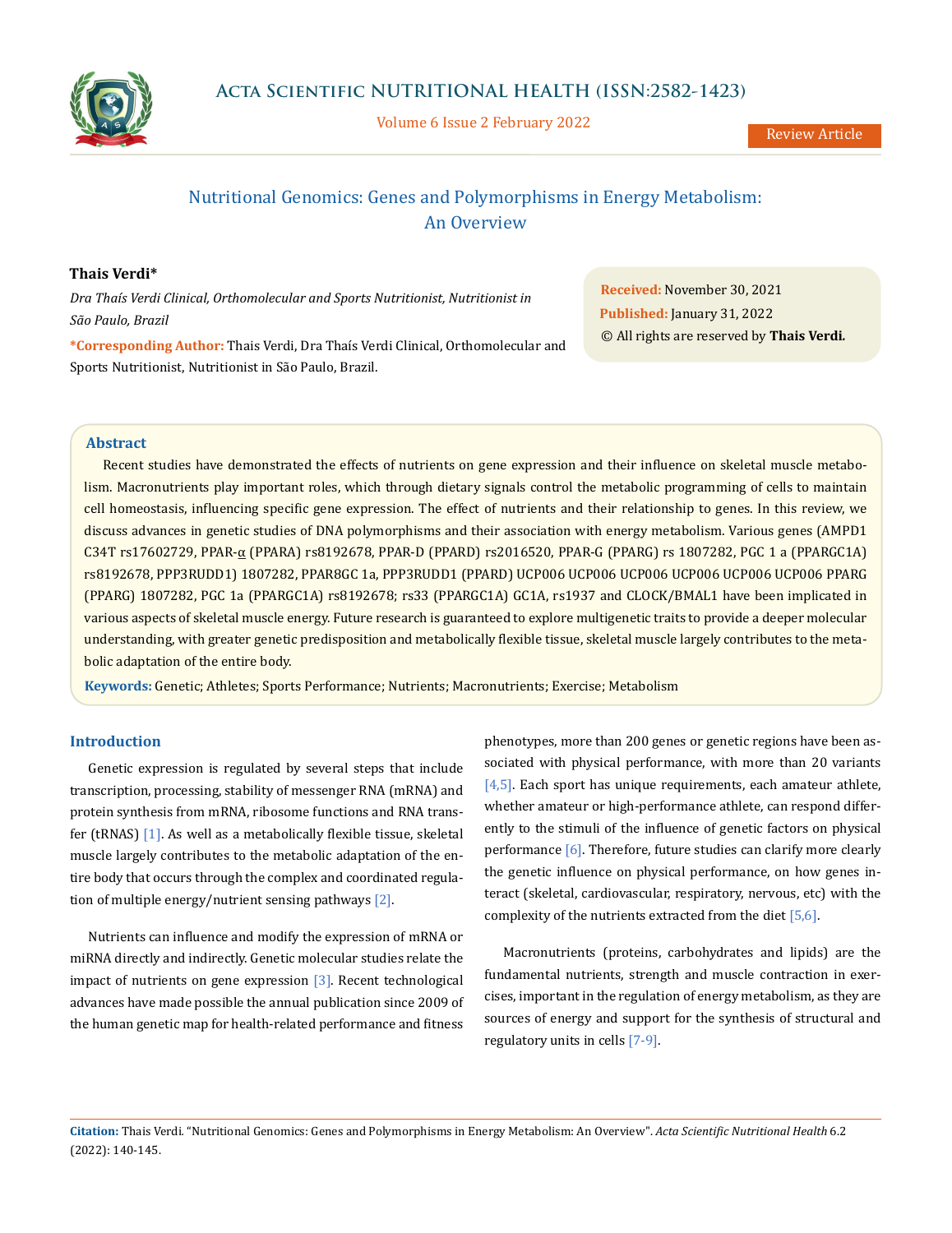#### **Nutrition and genetic variation**

For the maintenance of organic homeostasis, the interaction between nutrition, metabolism and gene expression is necessary [7]. Any imbalances in consumption (low or high) in macronutrients can result in disturbances in energy metabolism  $[9,10]$ . The evolution of science in recent years has demonstrated an understanding of the diversity of nutrient-mediated molecular mechanisms to regulate genes essential for their biological functions to carry normal metabolism [11,12]. In many cases, these gene variants have responses associated with aerobic capacity and muscle fiber composition as traits related to skeletal energy metabolism [13,16].

Genetic variants can undergo transient changes in energy metabolism in gene transcription include immediate transcription factors, in addition to myogenic regulators. Carbohydrates in food have sensitive effects on the expression of genes associated with cell adhesion, cell cycle and growth control, and lipids need transport and oxidation for mitochondrial metabolism [15], oxidative phosphorylation, transcriptional regulators gene expression and mitochondrial biogenesis  $[14]$ , being an important source of energy and its derived substances have critical roles in the regulation of cell signaling  $[18]$ . Triglycerides (i.e., fatty acids and glycerol), are an important source of energy, and play a critical role in the regulation of genes and in the cellular adaptation of skeletal muscles [9]. Muscle adaptations, modulated by a single exercise session alter DNA binding activity for a variety of transcription factors, including PPAR, PPRAD and PPARGC1A [17,20]. PPARs are located in the regulatory region of genes involved in lipid and carbohydrate metabolism. Many studies have demonstrated muscle activity sustaining exercising the ability to transiently activate gene expression by macronutrients  $[19]$ . The expression of the GLUT4 gene, hexokinase and uncoupling protein (UCP) reaches its peak from 30 minutes to 3 hours after exercise [22,23]. As PPP3R1 5I/5D, UCP2 rs660339, UCP3 rs1800849 are involved in metabolic pathways associated with elite endurance athletes and mitochondrial regulation. AMPD1 C34T rs 17602729  $[24,25]$  is related to the function of regulating energy metabolism, while TFAM has the function of regulating mitochondrial transcription and CLOCK/BMAL1 [26], participates in the regulation of energy metabolism and has an extensive network of genes controlled by the biological clock and its molecular alterations that lead to consequences in energy metabolism. Proteins are essential for strength, increase and/or maintenance of lean body mass, in addition to playing an important role

in immune function and in the stability and subcellular localization of transcription factor complexes in the nucleus and mitochondria [20,23]. In this review, we discuss advances in genetic studies of DNA polymorphisms and their association with energy metabolism.

#### **Genetic variants in skeletal muscle energy**

Transcription factors are the main agents by which nutrients influence gene expression. The transcription factor nuclear hormone receptor superfamily, with 48 members of the human genome, is the most important group of nutrient sensors [17,18]. However, understanding transcription factors, that is, gene x nutrient can act at different times of gene expression, reflecting on the activation and/or repression of specific signaling pathways that regulate transcription and translation and gene expression responsive to energy metabolism and exercise [20,21]. Thus, transient DNA hypomethylation of specific promoter regions of ten genes results in increased mRNA expression in response to acute exercise, as well as.

#### **Polymorphisms under study**

In table 1 the genes, their respective SNP identification numbers and the implicit function of these genes in energy metabolism were selected. For all the genes under study, a variant was investigated for associations related to the regulation of skeletal muscle energy [37,38]. Most of these genes encode proteins that are associated with mitochondrial transcription, proliferation, regulation and biogenesis. Thus, we addressed this issue in a study focused on variants of genes in metabolic pathways (that is, genes mainly involved in TP, glucose, insulin and lipid metabolism, mitochondrial biogenesis, thermogenesis, regulation of the muscle fiber type composition [39,40].

#### **Discussion**

We investigated 10 polymorphisms in genes related to skeletal muscle metabolism and/or exercise metabolism in resistance and endurance. In this selected cohort, AMPD is an important regulator of muscle energy metabolism [25,26]: when converting AMP to inosine monophosphate with ammonia release, this enzyme alters the balance of the myokinase reaction for ATP production. which acts on skeletal muscle metabolism (saving adenine nucleotides) and is involved in the regulation of muscle glycolysis during rigorous exercises [41]. It was evaluated in a case-control study (n 104 resistant athletes vs. 100 controls) [41].

## **Citation:** Thais Verdi*.* "Nutritional Genomics: Genes and Polymorphisms in Energy Metabolism: An Overview". *Acta Scientific Nutritional Health* 6.2 (2022): 140-145.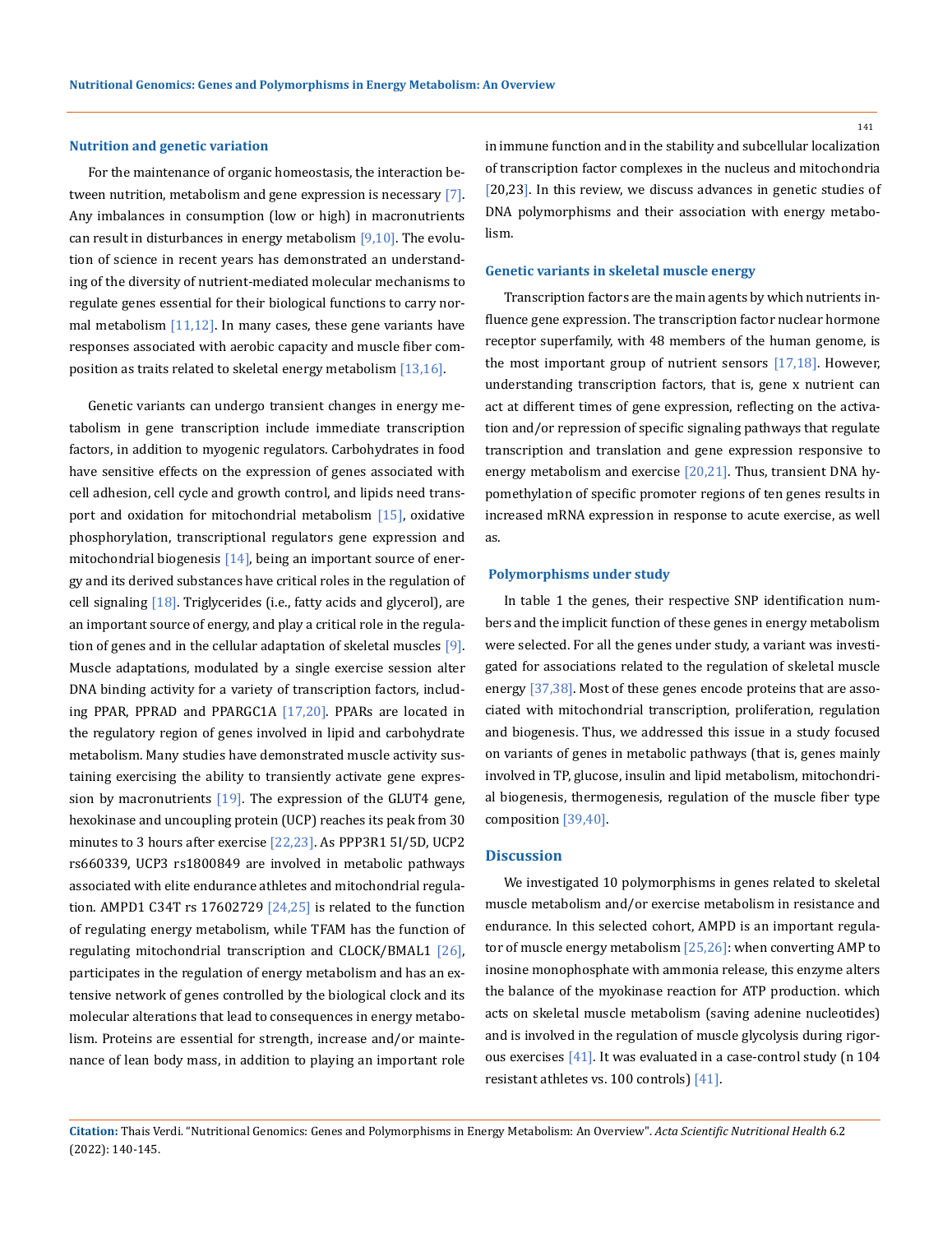Resistance exercise induces many adaptations of skeletal muscle, including an increase in the capacity for oxidative metabolism of fatty acids (FA) and carbohydrates. The increase in the oxidation of AF is facilitated by the increase in the capacity for the uptake of AF by the myocyte [21], its subsequent mitochondrial transport and Beta-oxidation. PPARs are in the regulatory region of genes involved in the metabolism of lipids and carbohydrates. The PPARA gene has emerged as a candidate gene for the study of athletic ability due to its expression in lipid metabolism, glucose energy homeostasis and vascular inflammation [28,42]. In conditions of energy deprivation, activation promotes the capture, utilization and catabolism of fatty acids  $[16,20]$  in the liver, skeletal muscle and heart [42]. PPARD is also involved in skeletal muscle adaptive metabolic responses to environmental changes, such as prolonged fasting or physical exercise, controlling the number of oxidative myofibers [29,30]. Another study with rodents suggests that a key feature of PPARδ activation is the induction of skeletal muscle fatty acid oxidation [30,42]. After activation of PPARδ in mouse skeletal muscle, the fiber composition changes to oxidative type I with induction of fatty acid oxidation [43].

Decreased expression of the peroxisome proliferator-activated receptor-γ, coactivator-1α (PPARGC1A) may have consequences on insulin resistance by interfering with multiple cell functions, including mitochondrial function  $[31]$ , lipid oxidation  $[31,32]$ , angiogenesis and microvascular flow  $[44]$  as well as oxidative stress [32]. A study of human skeletal muscle cell cultures showed a higher degree of methylation of PPARGC1A when incubated with free fatty acids (FFA) [31,40]. Interestingly, cellular exposure fostered by saturated fatty acids  $[44]$ , as well as ingestion of a high-fat diet for 3 days, resulted in reduced expression of PPARGC1A in young men [43,46].

Canonical protein phosphatase 3/calcineurin signaling (PPP3R1), is central to numerous physiological processes [33]. Scientific evidence demonstrates that calcineurin plays a key role in controlling systemic energy and body weight homeostasis [45,46]. In humans, calcineurin activation was associated with changes in skeletal muscle mitochondrial dynamics [47]. An exercise intervention trial in obese insulin-resistant adults further suggested that decreased activation of Drp1 upon exercise may facilitate lifestylemediated improvements in substrate metabolism and insulin sensitivity [46,47].

The consumption of the maximum rate of oxygen consumption depends on a variety of factors, such as maximum cardiac output and the capacity of cardiac and skeletal muscle to capture and use oxygen. In skeletal muscle internally, fiber type ratio is a useful marker in the functional properties of skeletal muscle, and a high proportion of slow-twitch Wbers is related to high mitochondrial volume, high oxidative capacity, and high resistance to fatigue [33,34].

Regarding the case-control studies and the allelogical frequencies of genes, we investigated intermediate phenotypes (maximum oxygen consumption and muscle mass composition) that are studied because they are related to energy metabolism, showing their linkage to modulation polymorphisms of important genes for endurance and endurance exercise [38]. In fact, the UCP2, UCP3 genes have been shown to influence muscle fiber composition and/or skeletal muscle metabolism [34,47,48].

UCP2 is expressed in body tissues and, according to Ricquier and Bouillaud (2000), its physiological function is related to the regulation of metabolism, thermogenesis induced by diet and body weight control [49,51].

UCP3, specifically expressed in muscle tissue, is related to the consumption of energy substrates and also to the control of body weight, being regulated by the availability and metabolism of energy substrates such as lipids and glucose [54]. The entry of these substrates into the muscle results in increased UCP3 expression, leading to increased energy expenditure [49]. Since skeletal muscle is considered to be a notable region for energy expenditure in humans and rodents, UCP3 may be an important mediator of adaptive thermogenesis [51]. The role of UCP2 and UCP3 in skeletal muscle is not yet fully understood and the possibilities of mediating thermogenesis or regulating lipid oxidation are discussed, especially when there is a high availability and low demand for this fuel [52]. According to Gong., *et al.* [53], the UCP2 and UCP3 gene expression in skeletal muscle is elevated during fasting to maintain temperature, as the muscle assumes the body's thermoregulatory function [49,52].

Mitochondrial transcription factor A (TFAM) is a key regulator of mitochondrial gene replication, repair, and transcription [35,42]. An ex vivo study demonstrated that TFAM overexpression in cardiomyocytes decreased mtH2O2 [50]. In contrast, adipose

**Citation:** Thais Verdi*.* "Nutritional Genomics: Genes and Polymorphisms in Energy Metabolism: An Overview". *Acta Scientific Nutritional Health* 6.2 (2022): 140-145.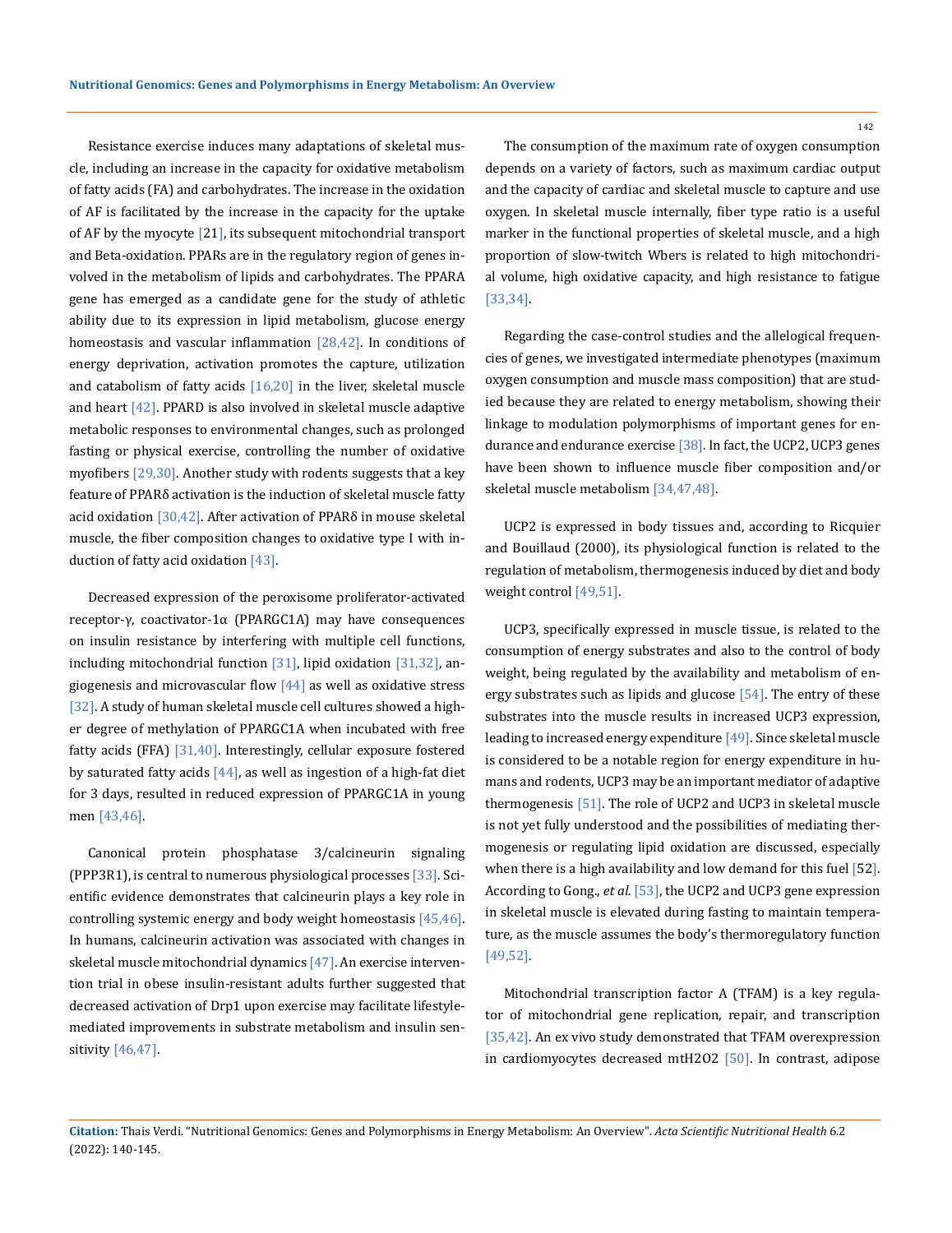tissue-specific deletion of TFAM decreased reactive oxygen species (ROS), increased mitochondrial fuel oxidation, and protected mice against obesity and IR  $[51]$ . Ji-Ho-Koh (2019) demonstrated that muscle-specific overexpression of human mitochondrial transcription factor (TFAM) attenuates fat gain induced by a high-fat diet (HFD) and insulin resistance (RI).

The molecular mechanism underlying circadian rhythms is a gene regulatory network composed of transcriptional-translational feedback loops referred to as the core clock  $[27]$ . The molecular clock elements that constitute a positive central clock turnover are two members of the PAS-bHLH family of transcription factors, Clock (Circadian locomotor output control kaput) and Bmal1 (Brain muscle arnt-like1)  $[36,37,54]$ . Coming from more than 600 different muscles in the human body, around 40 percent of total body mass, understanding the effects of exercise on molecular rhythms in individual skeletal muscles can provide a critical view of the systemic mechanisms that contribute to daily rhythms  $[27,36]$ . The central molecular gene Clock has also been shown to be critical for healthy skeletal muscle, as mutant mice exhibit approximately 30% reductions in normalized maximal strength at both the muscle and individual fiber level  $[54]$ . Most scientific studies on exercise and changes in circadian rhythms have been based on resistance exercise paradigms. Zambon., *et al.* reported that a session of 60 contractions was associated with changes in molecular clock gene expression in human skeletal muscle [55].

## **Conclusion**

This narrative review aimed to demonstrate the results of genetic studies of DNA polymorphisms and their association with muscle energy metabolism.

Sports performance is multifactorial; recently, some genes (AMPD1, PPARs, UPCs, TFAM, CLOCK/BMAIL1 have been shown to be involved in transient DNA hypomethylation of specific promoter regions which results in increased mRNA expression in response to physical exercise, as well as in the regulation of energy of the body. skeletal muscle Athletes with variations in genotype experience changes in muscle energy metabolism during exercise Heritability for a specific phenotype is likely dependent and specific to the type of exercise Future research will allow evaluation of multigenetic traits to provide a deeper molecular understanding of reflection on the activation and/or repression of specific signaling pathways

that regulate transcription and translation and gene expression responsive to energy metabolism, exercise and nutritional modulation that may allow an improvement in physical performance.

#### **Bibliography**

- 1. Hoernes TP., *et al.* ["mRNA modifications: Dynamic regulators](https://pubmed.ncbi.nlm.nih.gov/27351916/)  of gene expression?" *RNA Biology* [13.9 \(2016\): 760-765.](https://pubmed.ncbi.nlm.nih.gov/27351916/)
- 2. Smith RL., *et al.* ["Metabolic Flexibility as an Adaptation to En](https://pubmed.ncbi.nlm.nih.gov/29697773/)[ergy Resources and Requirements in Health and Disease".](https://pubmed.ncbi.nlm.nih.gov/29697773/) *Endocrine Reviews* [39.4 \(2018\): 489-517.](https://pubmed.ncbi.nlm.nih.gov/29697773/)
- 3. Sohel MH., *et al.* ["Impacts of Macronutrients on Gene Expres](http://agrifoodscience.com/index.php/TURJAF/article/view/1573)[sion: Recent Evidence to Understand Productive and Repro](http://agrifoodscience.com/index.php/TURJAF/article/view/1573)[ductive Performance of Livestock".](http://agrifoodscience.com/index.php/TURJAF/article/view/1573) *Turkish Journal of Agricul[ture - Food Science and Technology](http://agrifoodscience.com/index.php/TURJAF/article/view/1573)* 6.2 (2018): 203-212.
- 4. Roberts MA., *et al.* ["Genomics: food and nutrition".](https://pubmed.ncbi.nlm.nih.gov/11604331/) *Current [Opinion in Biotechnology](https://pubmed.ncbi.nlm.nih.gov/11604331/)* 12.5 (2001): 516-522.
- 5. [Daniel H. "Genomics and proteomics: importance for the fu](https://pubmed.ncbi.nlm.nih.gov/12088535/)ture of nutrition research". *[British Journal of Nutrition](https://pubmed.ncbi.nlm.nih.gov/12088535/)* 87.2 [\(2002\): S305-311.](https://pubmed.ncbi.nlm.nih.gov/12088535/)
- 6. Bray MS., *et al.* ["The human gene map for performance and](https://pubmed.ncbi.nlm.nih.gov/19123262/)  [health-related fitness phenotypes: the 2006-2007 update".](https://pubmed.ncbi.nlm.nih.gov/19123262/)  *[Medicine and Science in Sports and Exercise](https://pubmed.ncbi.nlm.nih.gov/19123262/)* 41.1 (2009): 35- [73.](https://pubmed.ncbi.nlm.nih.gov/19123262/)
- 7. [T Martin KR. "Using nutrigenomics to evaluate apoptosis as](https://www.eurekaselect.com/article/4517)  [a preemptive target in cancer prevention". Curr Cancer Drug](https://www.eurekaselect.com/article/4517)  [Targets 7.5 \(2007\): 438-446.](https://www.eurekaselect.com/article/4517)
- 8. [Bouchard C. "Genomic predictors of trainability".](https://pubmed.ncbi.nlm.nih.gov/21967902/) *Experimental Physiology* [97.3 \(2012\): 347-352.](https://pubmed.ncbi.nlm.nih.gov/21967902/)
- 9. Garaulet M., *et al.* ["PPARgamma Pro12Ala interacts with fat](https://pubmed.ncbi.nlm.nih.gov/22102511/)  [intake for obesity and weight loss in a behavioural treatment](https://pubmed.ncbi.nlm.nih.gov/22102511/)  [based on the Mediterranean diet".](https://pubmed.ncbi.nlm.nih.gov/22102511/) *Molecular Nutrition and Food Research* [55.12 \(2011\): 1771-1779.](https://pubmed.ncbi.nlm.nih.gov/22102511/)
- 10. [Cousins RJ. "Nutritional regulation of gene expression".](https://pubmed.ncbi.nlm.nih.gov/10089110/) *The [American Journal of Medicine](https://pubmed.ncbi.nlm.nih.gov/10089110/)* 106.1A (1999): 20S-23S; discus[sion 50S-51S.](https://pubmed.ncbi.nlm.nih.gov/10089110/)
- 11. [Sohel MH. "Extracellular/Circulating MicroRNAs: Release](https://www.sciencedirect.com/science/article/pii/S2078152016300797)  [Mechanisms, Functions and Challenges".](https://www.sciencedirect.com/science/article/pii/S2078152016300797) *Achieve Life Sciences*  [10 \(2016\): 175-186.](https://www.sciencedirect.com/science/article/pii/S2078152016300797)
- 12. [Van OB and Sierum R. "Nutrigenomics: exploiting systems](https://pubmed.ncbi.nlm.nih.gov/12459347/)  biology in the nutrition and health arena". *Current Opinion in Biotechnology* [13 \(2002\): 517-521.](https://pubmed.ncbi.nlm.nih.gov/12459347/)

**Citation:** Thais Verdi*.* "Nutritional Genomics: Genes and Polymorphisms in Energy Metabolism: An Overview". *Acta Scientific Nutritional Health* 6.2 (2022): 140-145.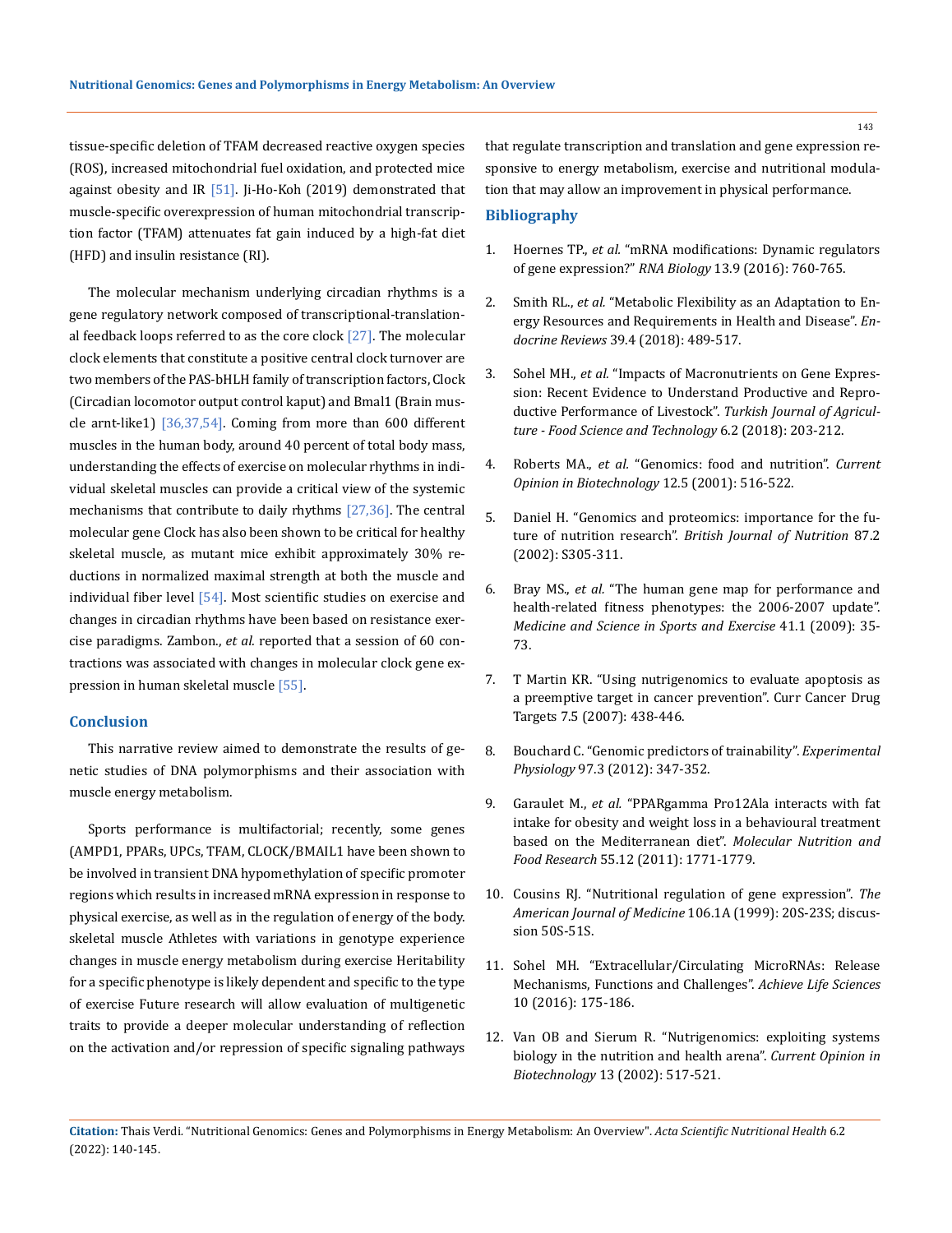- 13. [Müller M and Kersten S. "Nutrigenomics: goals and strategies".](https://pubmed.ncbi.nlm.nih.gov/12671662/)  *[Nature Reviews Genetics](https://pubmed.ncbi.nlm.nih.gov/12671662/)* 4.4 (2003): 315-322.
- 14. Han HS., *et al.* ["Regulation of glucose metabolism from a liver](https://www.nature.com/articles/emm2015122)centric perspective". *[Experimental and Molecular Medicine](https://www.nature.com/articles/emm2015122)* 48 [\(2016\): e218.](https://www.nature.com/articles/emm2015122)
- 15. [Frankenfield D. "Energy expenditure and protein require](https://pubmed.ncbi.nlm.nih.gov/16998142/)ments after traumatic injury". *[Nutrition in Clinical Practice](https://pubmed.ncbi.nlm.nih.gov/16998142/)*: Of[ficial Publication of the American Society for Parenteral and](https://pubmed.ncbi.nlm.nih.gov/16998142/)  [Enteral Nutrition 21.5 \(2006\): 430-437.](https://pubmed.ncbi.nlm.nih.gov/16998142/)
- 16. [Maehlum S and Hermansen L. "Muscle glycogen concentration](https://pubmed.ncbi.nlm.nih.gov/705238/)  [during recovery after prolonged severe exercise in fasting sub](https://pubmed.ncbi.nlm.nih.gov/705238/)jects". *[Scandinavian Journal of Clinical and Laboratory Investi](https://pubmed.ncbi.nlm.nih.gov/705238/)gation* [38.6 \(1978\): 557-560.](https://pubmed.ncbi.nlm.nih.gov/705238/)
- 17. Pineda TI., *et al.* ["Bile acids induce the expression of the hu](https://pubmed.ncbi.nlm.nih.gov/12554753/)[man peroxisome proliferator-activated receptor-α gene via ac](https://pubmed.ncbi.nlm.nih.gov/12554753/)[tivation of the farnesoid X receptor".](https://pubmed.ncbi.nlm.nih.gov/12554753/) *Molecular Endocrinology*  [17 \(2003\): 259-272.](https://pubmed.ncbi.nlm.nih.gov/12554753/)
- 18. PLASS JR., *et al.* ["Farnesoid X receptor and bile salts are in](https://europepmc.org/article/MED/11870371)[volved in transcriptional regulation of the gene encoding the](https://europepmc.org/article/MED/11870371)  [human bile salt export pump".](https://europepmc.org/article/MED/11870371) *Hepatology* 35 (2002): 589-596.
- 19. Ananthanarayanan M., *et al.* ["Human bile salt export pump](https://www.sciencedirect.com/science/article/pii/S002192582080341X)  [promoter is transactivated by the farnesoid X receptor/bile](https://www.sciencedirect.com/science/article/pii/S002192582080341X)  acid receptor". *[Journal of Biological Chemistry](https://www.sciencedirect.com/science/article/pii/S002192582080341X)* 276.31 (2001): [28857-28865.](https://www.sciencedirect.com/science/article/pii/S002192582080341X)
- 20. Lopez-Leon S., *et al.* ["Sports genetics: the PPARA gene and](https://pubmed.ncbi.nlm.nih.gov/26985127/)  [athletes' high ability in endurance sports. A systematic review](https://pubmed.ncbi.nlm.nih.gov/26985127/)  and meta-analysis". *[Biology of Sport](https://pubmed.ncbi.nlm.nih.gov/26985127/)* 33.1 (2016): 3-6.
- 21. [Brown MS and Goldstein JL. "Sterol regulatory element bind](https://pubmed.ncbi.nlm.nih.gov/9564170/)[ing proteins \(SREBPs\): controllers of lipid synthesis and cel](https://pubmed.ncbi.nlm.nih.gov/9564170/)lular uptake". *Nutrition Reviews* [56.2 Pt 2 \(1998\): S54-75.](https://pubmed.ncbi.nlm.nih.gov/9564170/)
- 22. Koval JA., *et al.* ["Regulation of hexokinase II activity and ex](https://pubmed.ncbi.nlm.nih.gov/9486162/)[pression in human muscle by moderate exercise".](https://pubmed.ncbi.nlm.nih.gov/9486162/) *American [Journal of Physiology](https://pubmed.ncbi.nlm.nih.gov/9486162/)* 274.2 (1998): E304-308.
- 23. Kraniou Y., *et al.* ["Effects of exercise on GLUT-4 and glycogenin](https://pubmed.ncbi.nlm.nih.gov/10658052/)  [gene expression in human skeletal muscle".](https://pubmed.ncbi.nlm.nih.gov/10658052/) *Journal of Applied Physiology* [88.2 \(2000\): 794-796.](https://pubmed.ncbi.nlm.nih.gov/10658052/)
- 24. Roth SM., *et al.* ["Advances in exercise, fitness, and performance](https://pubmed.ncbi.nlm.nih.gov/22330029/)  genomics in 2011". *[Medicine and Science in Sports and Exercise](https://pubmed.ncbi.nlm.nih.gov/22330029/)* [44.5 \(2012\): 809-817.](https://pubmed.ncbi.nlm.nih.gov/22330029/)
- 25. Rico-Sanz J., *et al.* [HERITAGE Family study. "Associations be](https://pubmed.ncbi.nlm.nih.gov/12783984/)[tween cardiorespiratory responses to exercise and the C34T](https://pubmed.ncbi.nlm.nih.gov/12783984/)  [AMPD1 gene polymorphism in the HERITAGE Family Study".](https://pubmed.ncbi.nlm.nih.gov/12783984/)  *[Physiological Genomics](https://pubmed.ncbi.nlm.nih.gov/12783984/)* 14.2 (2003): 161-166.
- 26. Fedotovskaya ON., *et al.* ["Effect of AMPD1 Gene Polymorphism](https://pubmed.ncbi.nlm.nih.gov/23486588/)  on Muscle Activity in Humans". *[Bulletin of Experimental Biol](https://pubmed.ncbi.nlm.nih.gov/23486588/)ogy and Medicine* [154 \(2013\): 489-491.](https://pubmed.ncbi.nlm.nih.gov/23486588/)
- 27. [Gabriel BM and Zierath JR. "Circadian rhythms and exercise](https://pubmed.ncbi.nlm.nih.gov/30655625/)  [- re-setting the clock in metabolic disease".](https://pubmed.ncbi.nlm.nih.gov/30655625/) *Nature Reviews Endocrinology* [15 \(2019\): 197-206.](https://pubmed.ncbi.nlm.nih.gov/30655625/)
- 28. Lefebvre P., *et al.* ["Sorting out the roles of PPAR alpha in energy](https://pubmed.ncbi.nlm.nih.gov/16511589/)  [metabolism and vascular homeostasis".](https://pubmed.ncbi.nlm.nih.gov/16511589/) *Journal of Clinical Investigation* [116.3 \(2006\): 571-580.](https://pubmed.ncbi.nlm.nih.gov/16511589/)
- 29. Luquet S., *et al.* ["Roles of PPAR delta in lipid absorption and](https://pubmed.ncbi.nlm.nih.gov/15949697/)  [metabolism: a new target for the treatment of type 2 diabetes".](https://pubmed.ncbi.nlm.nih.gov/15949697/)  *[Biochimica et Biophysica Acta](https://pubmed.ncbi.nlm.nih.gov/15949697/)* 1740.2 (2005): 313-317.
- 30. ABERLE J., *et al.* ["Association of peroxisome proliferator-acti](https://go.gale.com/ps/i.do?id=GALE%7CA188438023&sid=googleScholar&v=2.1&it=r&linkaccess=abs&issn=03070565&p=HRCA&sw=w&userGroupName=anon%7E93856384)[vated receptor delta +294T/C with body mass index and in](https://go.gale.com/ps/i.do?id=GALE%7CA188438023&sid=googleScholar&v=2.1&it=r&linkaccess=abs&issn=03070565&p=HRCA&sw=w&userGroupName=anon%7E93856384)[teraction with peroxisome proliferator-activated receptor al](https://go.gale.com/ps/i.do?id=GALE%7CA188438023&sid=googleScholar&v=2.1&it=r&linkaccess=abs&issn=03070565&p=HRCA&sw=w&userGroupName=anon%7E93856384)pha L162V". *[International Journal of Obesity](https://go.gale.com/ps/i.do?id=GALE%7CA188438023&sid=googleScholar&v=2.1&it=r&linkaccess=abs&issn=03070565&p=HRCA&sw=w&userGroupName=anon%7E93856384)* 301709-301713 [\(2006\).](https://go.gale.com/ps/i.do?id=GALE%7CA188438023&sid=googleScholar&v=2.1&it=r&linkaccess=abs&issn=03070565&p=HRCA&sw=w&userGroupName=anon%7E93856384)
- 31. Ulf Risérus., *et al.* ["Activation of peroxisome proliferator-ac](https://pubmed.ncbi.nlm.nih.gov/18024853/)[tivated receptor \(PPAR\)delta promotes reversal of multiple](https://pubmed.ncbi.nlm.nih.gov/18024853/)  [metabolic abnormalities, reduces oxidative stress, and in](https://pubmed.ncbi.nlm.nih.gov/18024853/)[creases fatty acid oxidation in moderately obese men".](https://pubmed.ncbi.nlm.nih.gov/18024853/) *Diabetes* [57.2 \(2008\): 332-339.](https://pubmed.ncbi.nlm.nih.gov/18024853/)
- 32. Charlotte B., *et al.* ["Deoxyribonucleic Acid Methylation and](https://pubmed.ncbi.nlm.nih.gov/20410232/)  [Gene Expression of PPARGC1A in Human Muscle Is Influenced](https://pubmed.ncbi.nlm.nih.gov/20410232/)  [by High-Fat Overfeeding in a Birth-Weight-Dependent Man](https://pubmed.ncbi.nlm.nih.gov/20410232/)ner". *[The Journal of Clinical Endocrinology and Metabolism](https://pubmed.ncbi.nlm.nih.gov/20410232/)* [95.6 \(2010\): 3048-3056.](https://pubmed.ncbi.nlm.nih.gov/20410232/)
- 33. [Sylvie D and Kitt F P. "Disassociation of Liver and Muscle Insu](https://www.ncbi.nlm.nih.gov/pmc/articles/PMC3232622/)[lin Resistance from Ectopic Lipid Accumulation in Low-Birth-](https://www.ncbi.nlm.nih.gov/pmc/articles/PMC3232622/)Weight Individuals". *[The Journal of Clinical Endocrinology and](https://www.ncbi.nlm.nih.gov/pmc/articles/PMC3232622/)  Metabolism* [96.12 \(2011\): 3873-3880.](https://www.ncbi.nlm.nih.gov/pmc/articles/PMC3232622/)
- 34. [Daemen S and Schilling JD. "The Interplay Between Tissue](https://pubmed.ncbi.nlm.nih.gov/32038642/)  [Niche and Macrophage Cellular Metabolism in Obesity".](https://pubmed.ncbi.nlm.nih.gov/32038642/) *Fron[tiers in Immunology](https://pubmed.ncbi.nlm.nih.gov/32038642/)* 10 (2020): 3133.
- 35. Ahmetov II., *et al.* ["The combined impact of metabolic gene](https://pubmed.ncbi.nlm.nih.gov/19653005/)  [polymorphisms on elite endurance athlete status and related](https://pubmed.ncbi.nlm.nih.gov/19653005/)  phenotypes". *Human Genetics* [126.6 \(2009\): 751-761.](https://pubmed.ncbi.nlm.nih.gov/19653005/)

**Citation:** Thais Verdi*.* "Nutritional Genomics: Genes and Polymorphisms in Energy Metabolism: An Overview". *Acta Scientific Nutritional Health* 6.2 (2022): 140-145.